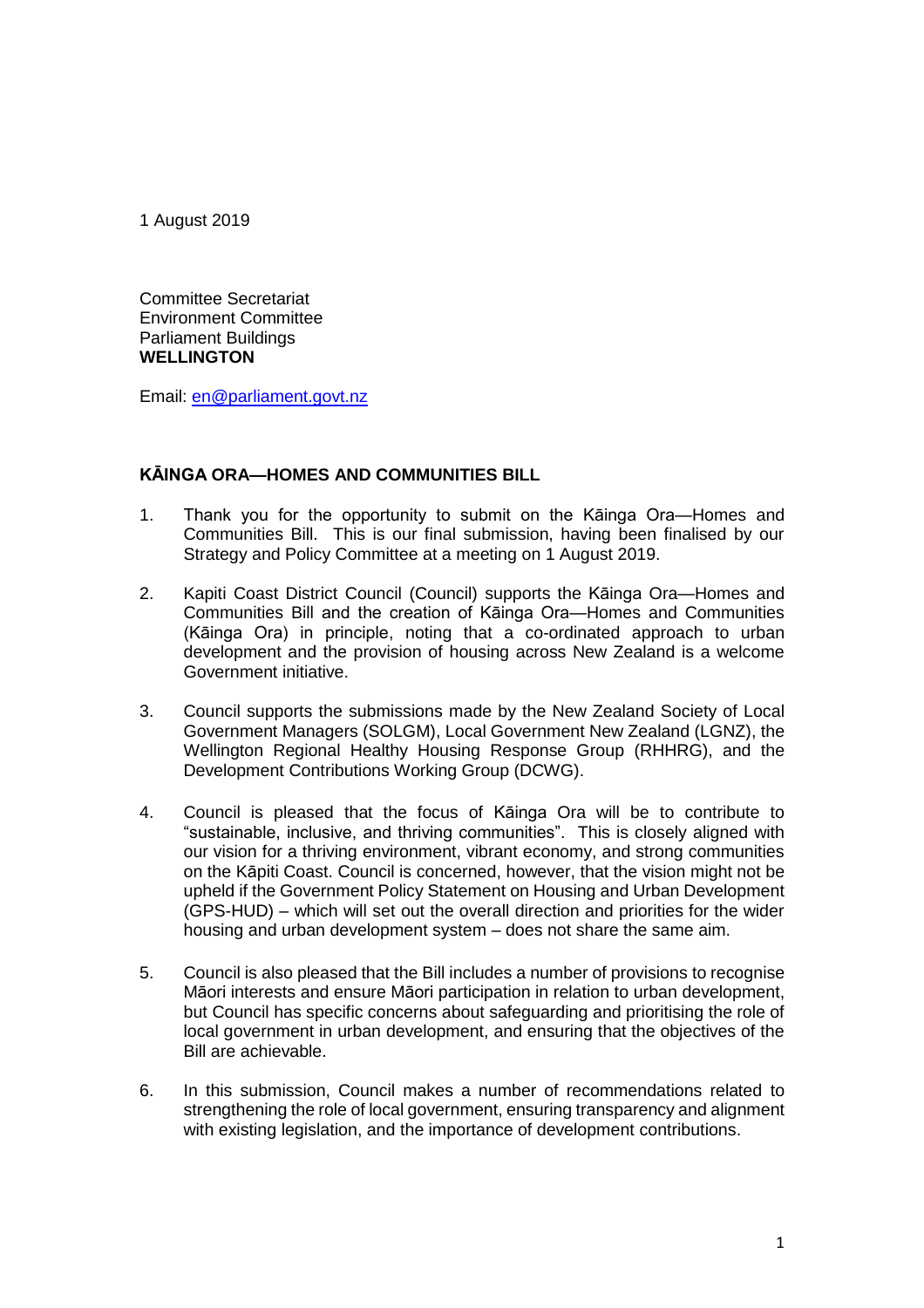# **Strengthening the role of local government**

7. Council notes that there are a number of areas in the Bill that could be amended to provide greater opportunity for collaboration between central and local government, particularly in relation to the development of the GPS-HUD and the operations of Kāinga Ora.

### *Kāinga Ora functions and operating principles*

- 8. Council acknowledges that Kāinga Ora will undertake two primary functions: to provide rental housing and enable home ownership, and to undertake urban development or lead and coordinate urban development initiatives. Both of these functions will require close collaboration between central and local government.
- 9. Local government and communities will be critical partners in the delivery of such projects, but the Bill does not incorporate any specific requirements to work with local government, except for requiring someone with an "understanding of local government perspectives" to sit on the Kāinga Ora board. Council is concerned that this will not be sufficient.
- 10. In regards to urban development, for example, while it is understood that there is a need to streamline approval processes and expedite delivery to meet New Zealand's housing needs, urban development projects will have long-lasting impacts on the character and infrastructure of local areas. Planning will need to be undertaken carefully, in a way that meets the needs of communities, whilst safeguarding and building on local character.
- 11. Local government is well placed to bring local knowledge and understanding to the planning and delivery process and, in many cases, will be the providers of supporting infrastructure. It is, therefore, essential that local government be a core part of the process.
- 12. Whilst it is acknowledged that the full operating functions of Kāinga Ora will be subsequently determined in a second Bill and in the development of the GPS-HUD, the requirement to engage and work with local councils should be strengthened as soon as possible.
- 13. Clause 13(1)(h) establishes that one function of Kāinga Ora will be "to understand, support, and enable the aspirations of communities in relation to urban development", but does not provide any further guarantees for local government involvement.
- 14. Similarly, Clause (14)(1)(l) establishes that one of Kāinga Ora's operating principles will involve "partnering and engaging meaningfully with other persons and organisations", but does not provide any further guarantees for local government and local communities.
- 15. Council recommends that the Other sub-section of Clause 13 be amended to include:

*… to work collaboratively with relevant local government authorities when initiating and undertaking urban development.*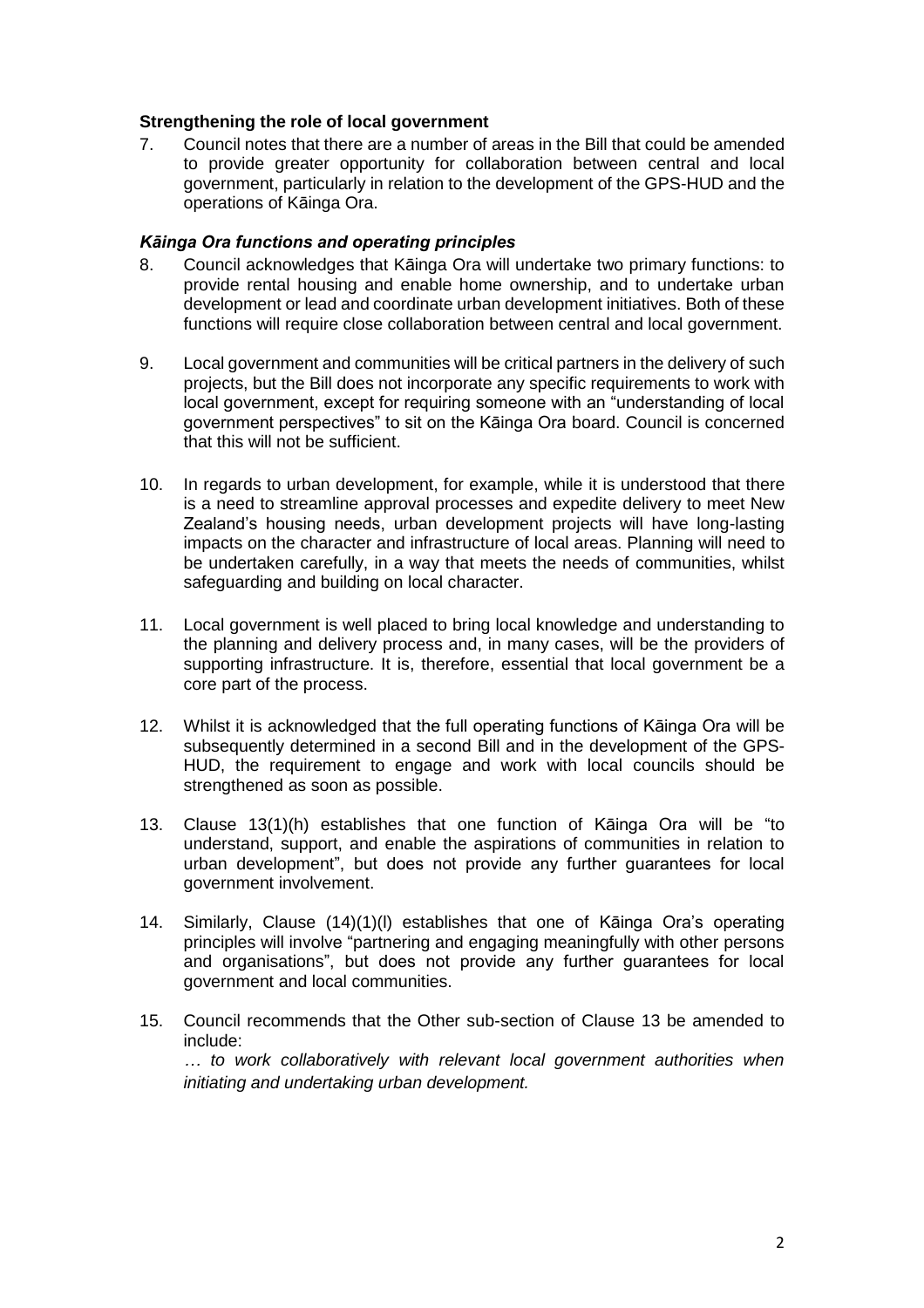16. Council also recommends that the Collaboration and effective partnerships subsection of Clause 14 be amended to include: *… partnering and engaging early with relevant local government authorities to ensure appropriate consideration of local planning issues and plans.*

# *Development of the GPS-HUD*

- 17. Council notes that Kāinga Ora will give effect to the GPS-HUD, which will be developed by the Ministers as set out in Part 2, Subpart 1 of the Bill.
- 18. Clause 24 of the Bill mandates the GPS-HUD to include all of the following:
	- a. the Government's overall direction for housing and urban development;
	- b. the Government's priorities for housing and urban development;
	- c. how the Government expects Kāinga Ora–Homes and Communities to manage its functions and operations to meet the Government's direction and priorities for housing and urban development;
	- d. how the Government expects other agencies to support that direction and those priorities; and
	- e. the Government's expectations in relation to Māori interests, partnering with Māori, and protections for Māori interests.
- 19. The GPS-HUD will clearly be a significant document and, while Clause 23 states the Ministers must "consult Kāinga Ora–Homes and Communities and persons, and representative groups of persons, who have an interest in housing and urban development in New Zealand" there is no guarantee that this will include local government and communities.
- 20. Furthermore, while Clause 24 states that the GPS-HUD will include how the Government expects other agencies to support the direction and the priorities of Government, there is no guarantee that the GPS-HUD will be integrated and aligned with other national planning instruments and Government Policy Statements (such as the GPS on Land Transport).
- 21. Council recommends that Part 2, Subpart 1 of the Bill be amended to include a requirement for the Ministers to work collaboratively with relevant local government authorities in the development of the GPS-HUD*.*
- 22. Council also recommends that Part 2, Subpart 1 of the Bill be amended to include a requirement for the GPS-HUD be integrated and aligned with other national planning instruments and Government Policy Statements*.*

# *The importance of collaboration in urban development*

- 23. The Bill essentially establishes Kāinga Ora as the Government's central urban development authority, but it does not provide a clear definition of what is meant by urban development.
- 24. Clause 13(f) outlines that Kāinga Ora's powers to undertake urban development are not solely for residential projects, but could also include commercial, industrial, community, and infrastructure elements.
- 25. This is a very broad definition of urban development, giving Kāinga Ora far reaching powers to potentially override local planning decisions. Council recognises the importance of incorporating such elements as they are critical to developing "sustainable, inclusive, and thriving communities", but would be concerned if such projects occurred without local government and local community involvement.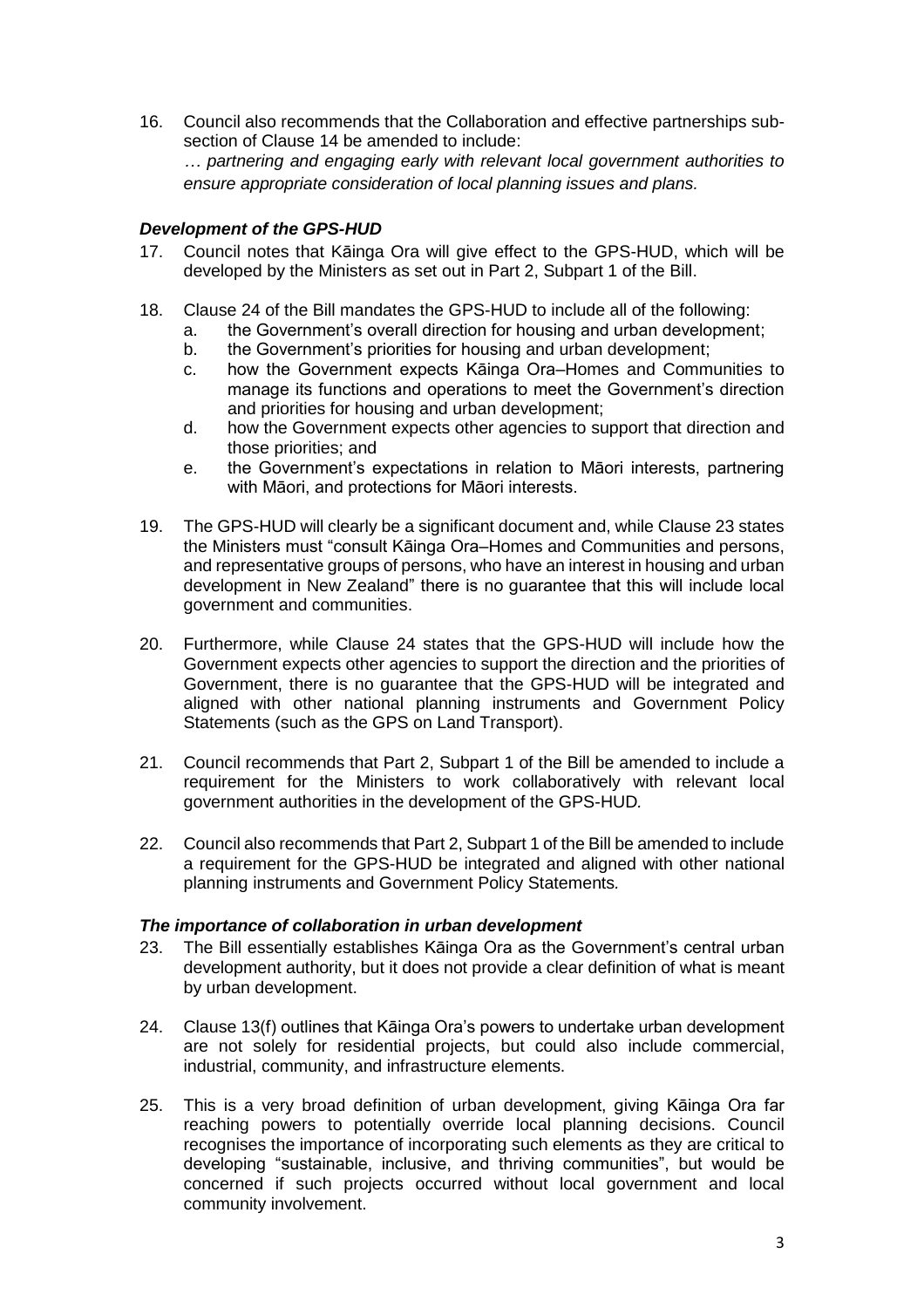26. Council's recommendation to amend the Bill to ensure that collaboration with local government is embedded into the functions and operating principles of Kāinga Ora is relevant here because Kāinga Ora's involvement – particularly in relation to any commercial, industrial, community, and infrastructure projects – should be planned and implemented in collaboration with local government.

### **Ensuring transparency and alignment with existing legislation**

- 27. The Bill sets up Kāinga Ora as the Crown entity that both undertakes urban development and owns and manages the land. There is potential for this to cause a conflict of interest. In some cases, differentiation of the developer and landowner role may be required to ensure a more transparent process.
- 28. Council recommends that consideration be given as to whether it may be appropriate in certain circumstances for local government or other agencies to assist or lead in some of these processes.
- 29. In addition, while the Bill amends some existing legislation, Council questions whether the broad definition of urban development, and the multiple functions and powers attributed to Kāinga Ora, will be achievable under current legislation, particularly in relation to the Public Works Act 1981 (PWA).
- 30. As an example, can Kāinga Ora's proposed powers to access land for the purposes of urban development be achieved under the PWA? In accordance with Section 40 of the PWA, the rights of the former owner need to be considered should a public works use be discontinued. Therefore, if previous public housing land is to be repurposed to a more market-based use (by virtue of Kāinga Ora adopting some of its newly allocated, broader powers), there might be room for complaints that this would be outside of what s40 intends or allows. Equally, should Kāinga Ora seek to compulsory acquire land for mixed use developments, some might question whether this is intended and achievable.
- 31. Council recommends that further thought be given to instances where urban development (encompassing more than government housing) may be deemed to be a public work and how ownership is to be transferred upon completion.

#### **Development Contributions**

- 32. Council shares the concerns raised by other submitters (e.g. the DCWG and LGNZ) about development contributions.
- 33. Kāinga Ora will be exempt from paying development contributions because it will be a Crown entity. Without this primary source of funding for new urban development infrastructure, territorial authorities will struggle to deliver on planned urban development projects. It is likely that councils will be forced to increase rates in order to address funding shortfalls for growth-related infrastructure.
- 34. The implications of the exemption are far reaching. As you will note from the submission by the DCWG, Auckland Council maintains concerns about the unfundable debt it might accrue due to the 10,000 dwellings that the Crown expects to develop over the next decade.
- 35. As the DCWG contends, the Crown exemption to development contributions is difficult to justify from a policy basis and is creating significant funding challenges for councils. To address the above issues, Council supports the DCWG's recommendation that the Crown exemption from payment of development